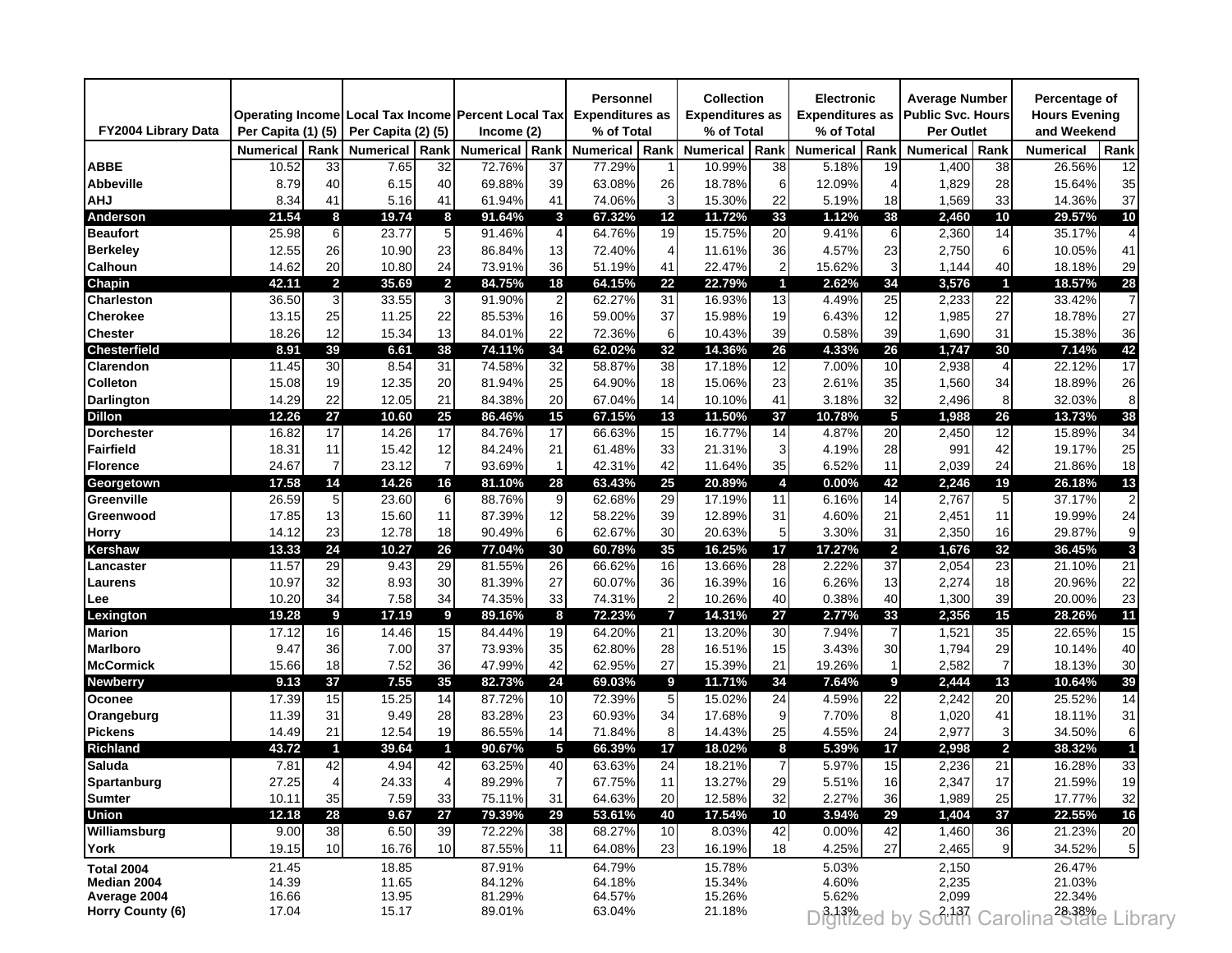| FY2004 Library Data | <b>Building Sq. Ft.</b><br>Per Capita (5) |                | Building Sq. Ft.<br>Per Registered<br><b>Borrower</b> |                         | Building Sq. Ft.<br><b>Per Visitor</b> |                | <b>FTE Staff Per</b><br>25,000 Population<br>(3)(5) |                 | FTE Staff w/ ALA-<br><b>MLS Per 25,000</b><br>Population (3) (5) |                         | <b>FTE Staff</b><br>per Hour (3) |                 | Percentage of<br><b>Staff Part-Time</b> |                | # Training Hours<br>Per FTE Staff (3)      |      |
|---------------------|-------------------------------------------|----------------|-------------------------------------------------------|-------------------------|----------------------------------------|----------------|-----------------------------------------------------|-----------------|------------------------------------------------------------------|-------------------------|----------------------------------|-----------------|-----------------------------------------|----------------|--------------------------------------------|------|
|                     | <b>Numerical</b>                          | Rank           | <b>Numerical</b>                                      | Rank                    | <b>Numerical</b>                       | Rank           | <b>Numerical</b>                                    | Rank            | <b>Numerical</b>                                                 | Rank                    | <b>Numerical</b>                 | Rank            | <b>Numerical</b>                        | Rank           | <b>Numerical</b>                           | Rank |
| <b>ABBE</b>         | 0.36                                      | 20             | 1.45                                                  | 6                       | 0.17                                   | 16             | 5.93                                                | 28              | 1.42                                                             | 25                      | 5.0                              | 18              | 16.07%                                  | 36             | 8.5                                        | 21   |
| <b>Abbeville</b>    | 0.23                                      | 36             | 0.72                                                  | 28                      | 0.21                                   | 11             | 3.63                                                | 42              | 1.18                                                             | 29                      | 1.5                              | 42              | 66.67%                                  | $\overline{2}$ | 50.1                                       |      |
| <b>AHJ</b>          | 0.29                                      | 28             | 1.19                                                  | 11                      | 0.27                                   | 5              | 4.66                                                | 39              | 0.41                                                             | 38                      | 2.2                              | 38              | 47.06%                                  | 11             | 1.5                                        | 35   |
| Anderson            | 0.72                                      | 5              | 2.40                                                  | $\mathbf{1}$            | 0.35                                   | 3              | 11.34                                               | $\overline{7}$  | 1.93                                                             | 16                      | 6.6                              | 13              | 35.85%                                  | 20             | 0.4                                        | 40   |
| <b>Beaufort</b>     | 0.65                                      | $\overline{7}$ | 1.20                                                  | 10                      | 0.19                                   | 12             | 11.61                                               | $5\overline{)}$ | 2.82                                                             | 6                       | 10.9                             | 3               | 31.43%                                  | 26             | 11.1                                       | 17   |
| <b>Berkeley</b>     | 0.22                                      | 37             | 0.45                                                  | 40                      | 0.12                                   | 27             | 6.34                                                | 24              | 1.28                                                             | 27                      | 7.0                              | 10 <sup>1</sup> | 7.32%                                   | 39             | 3.9                                        | 28   |
| <b>Calhoun</b>      | 0.16                                      | 40             | 0.44                                                  | 41                      | 0.06                                   | 42             | 7.56                                                | 18              | 0.00                                                             | 42                      | 4.2                              | 28              | 57.14%                                  | 5              | 5.2                                        | 24   |
| Chapin              | 1.02                                      | $\blacksquare$ | 0.66                                                  | 30                      | 0.46                                   | 1              | 12.23                                               | 3               | 3.06                                                             | 4                       | 7.0                              | 10              | 0.00%                                   | 42             | 2.0                                        | 32   |
| <b>Charleston</b>   | 0.61                                      | 9              | 0.82                                                  | 22                      | 0.12                                   | 27             | 18.13                                               | $\mathbf{1}$    | 4.91                                                             | $\overline{\mathbf{c}}$ | 13.5                             | $\overline{2}$  | 37.02%                                  | 17             | 25.6                                       | 6    |
| <b>Cherokee</b>     | 0.52                                      | 15             | 1.21                                                  | 9                       | 0.28                                   | 4              | 6.47                                                | 23              | 0.41                                                             | 39                      | 4.8                              | 22              | 50.00%                                  | 6              | 8.1                                        | 22   |
| Chester             | 0.66                                      | 6              | 1.46                                                  | 5                       | 0.24                                   | $\overline{7}$ | 9.36                                                | 10              | 2.54                                                             | 9                       | 3.9                              | 32              | 37.50%                                  | 16             | 0.5                                        | 39   |
| <b>Chesterfield</b> | 0.39                                      | 19             | 1.09                                                  | 15                      | 0.22                                   | 9              | 5.16                                                | 34              | 0.54                                                             | 37                      | 2.1                              | 39              | 50.00%                                  | 6              | 4.9                                        | 25   |
| Clarendon           | 0.21                                      | 38             | 0.46                                                  | 39                      | 0.12                                   | 27             | 5.29                                                | 33              | 1.43                                                             | 24                      | 4.9                              | 19              | 33.33%                                  | 23             | 3.5                                        | 29   |
| <b>Colleton</b>     | 0.60                                      | 10             | 1.25                                                  | 8                       | 0.26                                   | 6              | 7.31                                                | 20              | 1.91                                                             | 17                      | 5.1                              | 16              | 35.71%                                  | 21             | 2.1                                        | 31   |
| <b>Darlington</b>   | 0.60                                      | 10             | 1.10                                                  | 14                      | 0.14                                   | 22             | 8.30                                                | 15              | 2.07                                                             | 13                      | 4.7                              | 23              | 72.22%                                  |                | 0.1                                        | 41   |
| Dillon              | 0.62                                      | 8              | 1.51                                                  | $\mathbf{3}$            | 0.18                                   | 13             | 6.31                                                | 25              | 0.76                                                             | 33                      | 2.0                              | 40              | 10.00%                                  | 38             | 1.8                                        | 33   |
| <b>Dorchester</b>   | 0.27                                      | 32             | 0.51                                                  | 36                      | 0.10                                   | 36             | 8.11                                                | 16              | 1.44                                                             | 23                      | 9.6                              | 4               | 36.36%                                  | 19             | 1.3                                        | 37   |
| Fairfield           | 0.25                                      | 34             | 0.39                                                  | 42                      | 0.11                                   | 31             | 7.78                                                | 17              | 1.89                                                             | 18                      | 3.9                              | 32              | 30.00%                                  | 28             | 4.7                                        | 26   |
|                     | 0.78                                      |                | 1.33                                                  | $\overline{7}$          | 0.45                                   |                | 11.36                                               |                 | 3.18                                                             |                         | 8.5                              |                 |                                         |                |                                            | 35   |
| <b>Florence</b>     |                                           | 3              |                                                       | 31                      |                                        | $\overline{2}$ |                                                     | 6               |                                                                  | 3                       |                                  | 5 <sub>5</sub>  | 29.51%                                  | 30             | 1.5                                        | 3    |
| Georgetown          | 0.52                                      | 15             | 0.65                                                  |                         | 0.13                                   | 24             | 8.96                                                | 11              | 0.80                                                             | 32                      | 4.9                              | 19              | 37.93%                                  | 14             | 28.0                                       |      |
| Greenville          | 0.56                                      | 12             | 1.02                                                  | 18                      | 0.14                                   | 22             | 9.84                                                | 9               | 2.51                                                             | 11                      | 8.4                              | 6               | 29.95%                                  | 29             | 26.4                                       | 5    |
| Greenwood           | 0.49                                      | 17             | 0.82                                                  | 24                      | 0.16                                   | 20             | 8.93                                                | 12              | 2.78                                                             | $\overline{7}$          | 5.1                              | 16              | 32.26%                                  | 25             | 9.4                                        | 19   |
| <b>Horry</b>        | 0.31                                      | 26             | 0.59                                                  | 32                      | 0.11                                   | 31             | 5.69                                                | 29              | 1.54                                                             | 22                      | 4.2                              | 28              | 0.00%                                   | 42             | 38.4                                       | 2    |
| <b>Kershaw</b>      | 0.32                                      | 25             | 0.80                                                  | 25                      | 0.10                                   | 36             | 7.27                                                | 21              | 1.95                                                             | 15                      | 4.9                              | 19              | 35.00%                                  | 22             | 18.4                                       | 10   |
| Lancaster           | 0.33                                      | 23             | 0.77                                                  | 26                      | 0.15                                   | 21             | 5.16                                                | 34              | 1.60                                                             | 20                      | 4.4                              | 25              | 26.67%                                  | 32             | 2.9                                        | 30   |
| Laurens             | 0.45                                      | 18             | 1.06                                                  | 17                      | 0.23                                   | 8              | 5.51                                                | 31              | 1.42                                                             | 25                      | 4.7                              | 23              | 36.84%                                  | 18             | 13.9                                       | 13   |
| Lee                 | 0.15                                      | 41             | 0.48                                                  | 38                      | 0.07                                   | 41             | 4.61                                                | 40              | 0.00                                                             | 42                      | 3.0                              | 36              | 20.00%                                  | 35             | 22.1                                       | 8    |
| Lexington           | 0.53                                      | 14             | 1.13                                                  | 13                      | 0.11                                   | 31             | 10.02                                               | 8               | 2.54                                                             | 9                       | 8.0                              | $\overline{7}$  | 40.52%                                  | 12             | 23.5                                       | 7    |
| <b>Marion</b>       | 0.34                                      | 21             | 1.07                                                  | 16                      | 0.17                                   | 16             | 8.47                                                | 13              | 2.67                                                             | 8                       | 4.1                              | 30              | 26.67%                                  | 32             | 8.9                                        | 20   |
| <b>Marlboro</b>     | 0.28                                      | 29             | 0.59                                                  | 32                      | 0.17                                   | 16             | 4.95                                                | 37              | 0.83                                                             | 31                      | 3.3                              | 34              | 0.00%                                   | 42             | 12.8                                       | 15   |
| <b>McCormick</b>    | 0.25                                      | 34             | 0.93                                                  | 20                      | 0.13                                   | 24             | 6.11                                                | 26              | 0.00                                                             | 42                      | 2.0                              | 40              | 50.00%                                  | 6              | 0.0                                        | 42   |
| <b>Newberry</b>     | 0.17                                      | 39             | 0.50                                                  | 37                      | 0.08                                   | 39             | 4.75                                                | 38              | 0.68                                                             | 34                      | 3.0                              | 36              | 40.00%                                  | 13             | 1.6                                        | 34   |
| Oconee              | 0.56                                      | 12             | 1.00                                                  | 19                      | 0.17                                   | 16             | 8.37                                                | 14              | 2.05                                                             | 14                      | 4.3                              | 27              | 37.93%                                  | 15             | 16.1                                       | 12   |
| Orangeburg          | 0.28                                      | 29             | 0.72                                                  | 28                      | 0.13                                   | 24             | 5.39                                                | 32              | 1.55                                                             | 21                      | 6.7                              | 12              | 33.33%                                  | 23             | 27.0                                       | 4    |
| <b>Pickens</b>      | 0.34                                      | 21             | 0.82                                                  | 22                      | 0.11                                   | 31             | 7.06                                                | 22              | 2.13                                                             | 12                      | 5.6                              | 15              | 30.77%                                  | 27             | 0.9                                        | 38   |
| <b>Richland</b>     | 1.00                                      | $\overline{2}$ | 1.17                                                  | 12                      | 0.18                                   | 13             | 17.31                                               | $\overline{2}$  | 4.97                                                             | 1                       | 14.5                             | 1               | 48.39%                                  | 10             | 12.8                                       | 14   |
| <b>Saluda</b>       | 0.12                                      | 42             | 0.58                                                  | 34                      | 0.12                                   | 27             | 4.35                                                | 41              | 1.23                                                             | 28                      | 3.1                              | 35              | 25.00%                                  | 34             | 12.5                                       | 16   |
| Spartanburg         | 0.78                                      | 3              | 1.47                                                  | 4                       | 0.18                                   | 13             | 12.15                                               | 4               | 2.97                                                             | 5                       | 8.0                              |                 | 57.87%                                  | 3              | 10.5                                       | 18   |
| <b>Sumter</b>       | 0.28                                      | 29             | 0.57                                                  | 35                      | 0.11                                   | 31             | 5.63                                                | 30              | 0.67                                                             | 35                      | 6.2                              | 14              | 50.00%                                  | 6              | 6.2                                        | 23   |
| <b>Union</b>        | 0.27                                      | 32             | 0.84                                                  | 21                      | 0.22                                   | 9              | 5.15                                                | 36              | 0.86                                                             | 30                      | 4.4                              | 25              | 14.29%                                  | 37             | 17.8                                       | 11   |
| Williamsburg        | 0.31                                      | 26             | 1.63                                                  | $\overline{\mathbf{c}}$ | 0.09                                   | 38             | 5.96                                                | $\overline{27}$ | 0.65                                                             | 36                      | 4.1                              | 30              | 27.27%                                  | 31             | 4.6                                        | 27   |
| York                | 0.33                                      | 23             | 0.74                                                  | 27                      | 0.08                                   | 39             | 7.50                                                | 19              | 1.79                                                             | 19                      | 7.5                              | 9               | 57.53%                                  | $\overline{4}$ | 20.8                                       | 9    |
| <b>Total 2004</b>   | 0.52                                      |                | 1.00                                                  |                         | 0.15                                   |                | 9.73                                                |                 | 2.39                                                             |                         | 7.2                              |                 | 38.68%                                  |                | 15.0                                       |      |
| Median 2004         | 34.10%                                    |                | 0.83                                                  |                         | 0.14                                   |                | 7.17                                                |                 | 1.54                                                             |                         | 4.87                             |                 | 35.36%                                  |                | 8.3                                        |      |
| Average 2004        | 43.17%                                    |                | 0.94                                                  |                         | 0.17                                   |                | 7.76                                                |                 | 1.70                                                             |                         | 5.52                             |                 | 34.32%                                  |                | 11.2                                       |      |
| Horry County (6)    | 0.38                                      |                | 0.61                                                  |                         | 0.11                                   |                | 6.38                                                |                 | 1.70                                                             |                         |                                  |                 |                                         |                | Digitized by South Carolina 389ate Library |      |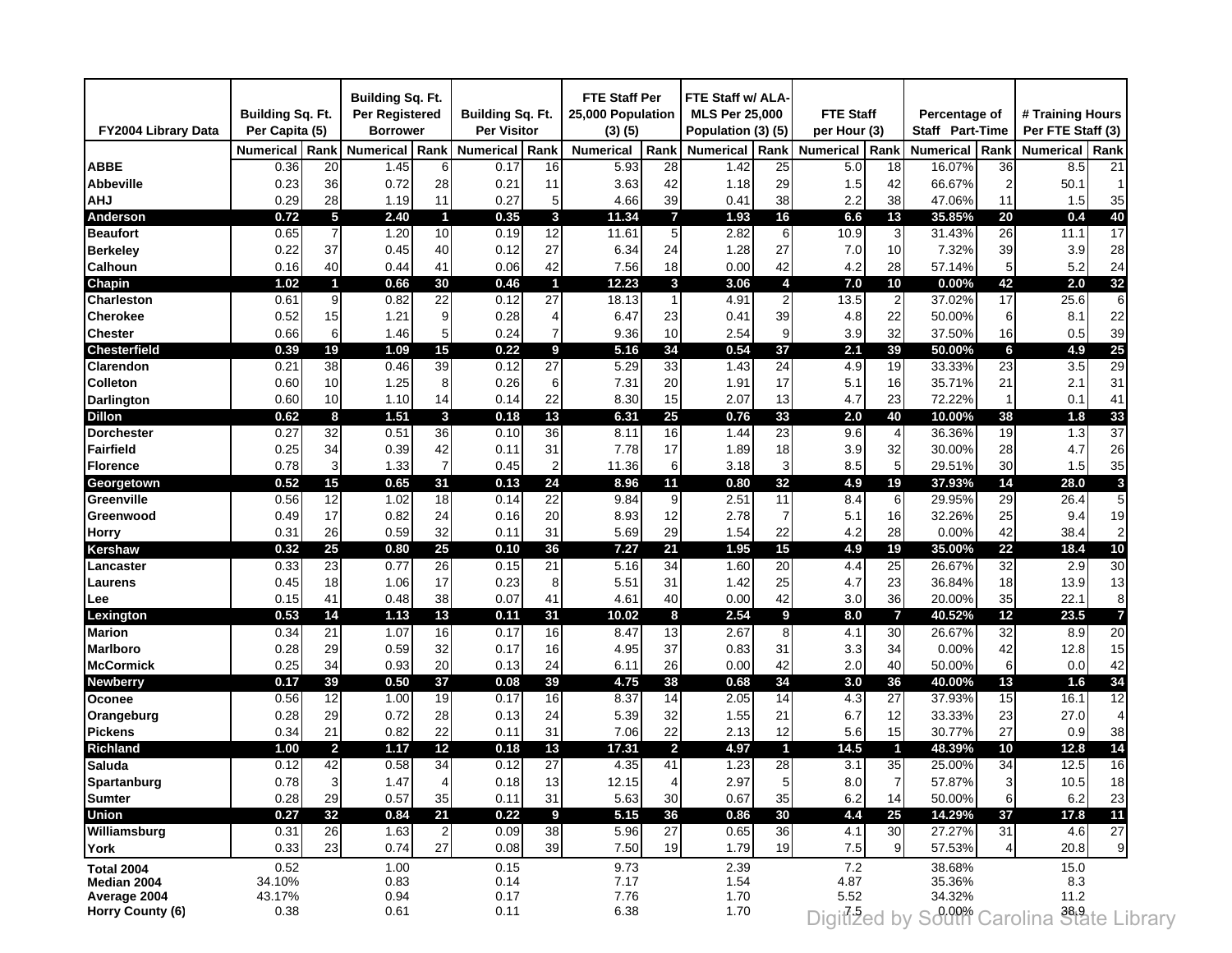|                     |                    |                |                   |                |                  |                         |                  |                | number of               |      |                              |                         |                                                        |      |
|---------------------|--------------------|----------------|-------------------|----------------|------------------|-------------------------|------------------|----------------|-------------------------|------|------------------------------|-------------------------|--------------------------------------------------------|------|
|                     |                    |                |                   |                |                  |                         |                  |                | <b>Current Prnt</b>     |      | Number of Pub.               |                         | <b>Number of Public</b>                                |      |
|                     | <b>Volumes Per</b> |                |                   |                | Audio Per 1,000  |                         | Video Per 1000   |                | Serial Sub per          |      | <b>Internet Terminals</b>    |                         | <b>Internet Terminals</b>                              |      |
| FY2004 Library Data | Capita (5)         |                | Turnover Rate (4) |                | population (5)   |                         | population (5)   |                | 1,000 pop. (5)          |      | <b>Per Stationary Outlet</b> |                         | Per 5,000 Pop (5)                                      |      |
|                     | <b>Numerical</b>   | Rank           | <b>Numerical</b>  | Rank           | <b>Numerical</b> | Rank                    | <b>Numerical</b> | Rank           | <b>Numerical</b>        | Rank | <b>Numerical</b>             | Rank                    | <b>Numerical</b>                                       | Rank |
| <b>ABBE</b>         | 0.98               | 42             | 2.06              | 9              | 37.38            | 34                      | 52.13            | 16             |                         | 42   |                              | 24                      |                                                        | 10   |
| <b>Abbeville</b>    | 1.82               | 23             | 0.90              | 37             | 45.34            | 26                      | 24.22            | 33             | $\overline{4}$          | 19   | 4                            | 41                      | 2                                                      | 19   |
| <b>AHJ</b>          | 1.36               | 33             | 0.80              | 39             | 26.37            | 38                      | 5.76             | 42             | 3                       | 26   | 6                            | 35                      | 3                                                      | 10   |
| <b>Anderson</b>     | 2.08               | 16             | 1.34              | 21             | 45.21            | 27                      | 48.60            | 18             | 5                       | 11   | 13                           | 13                      | 3                                                      | 10   |
| <b>Beaufort</b>     | 1.52               | 28             | 2.04              | 11             | 63.46            | 15                      | 81.41            | 11             | 4                       | 19   | 21                           | 3                       | $\overline{4}$                                         |      |
| <b>Berkeley</b>     | 1.01               | 41             | 2.02              | 12             | 33.32            | 37                      | 37.94            | 22             | $\overline{\mathbf{c}}$ | 42   | 15                           | g                       | $\overline{\mathbf{c}}$                                | 19   |
| <b>Calhoun</b>      | 1.90               | 22             | 1.70              | 13             | 50.50            | 21                      | 38.33            | 21             | 9                       | 3    | 6                            | 35                      | 2                                                      | 19   |
| Chapin              | 2.95               | 6              | 2.14              | $\overline{7}$ | 117.39           | $\overline{7}$          | 109.24           | $\overline{5}$ | 6                       | 9    | 28                           | $\overline{\mathbf{1}}$ | 6                                                      |      |
| Charleston          | 3.33               | $\overline{2}$ | 2.51              | 5 <sub>5</sub> | 100.92           | 9                       | 183.72           | $\overline{2}$ |                         |      | 17                           | 5                       | $\overline{4}$                                         |      |
| <b>Cherokee</b>     | 2.09               | 15             | 1.43              | 17             | 39.87            | 33                      | 56.11            | 14             | 3                       | 26   | 17                           | 5                       | 3                                                      | 10   |
| <b>Chester</b>      | 2.55               | 9              | 1.13              | 29             | 132.42           | 6                       | 29.40            | 30             | 3                       | 26   | 3                            | 42                      |                                                        | 42   |
| <b>Chesterfield</b> | 1.59               | 27             | 1.08              | 30             | 20.83            | 39                      | 16.12            | 40             | 5                       | 11   | $\overline{7}$               | 32                      | 4                                                      |      |
| Clarendon           | 1.20               | 39             | 1.18              | 27             | 61.54            | 16                      | 33.59            | 26             | 3                       | 26   | 9                            | 24                      | 1                                                      | 42   |
| <b>Colleton</b>     | 2.46               | 10             | 0.95              | 34             | 47.05            | 24                      | 21.21            | 35             | 4                       | 19   | 9                            | 24                      | $\overline{2}$                                         | 19   |
| <b>Darlington</b>   | 2.45               | 11             | 1.20              | 26             | 35.08            | 36                      | 108.94           | 6              | 4                       | 19   | 11                           | 18                      | 3                                                      | 10   |
| <b>Dillon</b>       | 3.05               | 5              | 0.93              | 35             | 78.80            | 12                      | 17.40            | 38             | 9                       | 3    | 10                           | 22                      | 5                                                      |      |
| <b>Dorchester</b>   | 1.23               | 38             | 2.71              | $\overline{3}$ | 54.41            | 18                      | 90.33            | 9              | $\overline{2}$          | 42   | 18                           | $\overline{4}$          | $\overline{c}$                                         | 19   |
| Fairfield           | 3.23               | 3 <sup>1</sup> | 0.80              | 39             | 104.53           | 8                       | 214.14           |                | $\overline{7}$          |      | 10                           | 22                      | $\overline{2}$                                         | 19   |
|                     |                    |                |                   |                |                  |                         |                  |                |                         |      |                              |                         |                                                        |      |
| Florence            | 2.01               | 18             | 1.30              | 22             | 64.65            | 14                      | 40.80            | 20<br>4        | $\overline{4}$          | 19   | 16                           | 8                       | 4                                                      |      |
| Georgetown          | 2.26               | 12             | 0.98              | 32             | 88.01            | 11                      | 145.25           |                | 3                       | 26   | 17                           | 5                       | 4                                                      |      |
| Greenville          | 1.91               | 20             | 2.51              | 5 <sub>5</sub> | 134.69           | $\mathbf 5$             | 152.40           | 3              | 5                       | 11   | 27                           | $\overline{2}$          | $\overline{4}$                                         |      |
| Greenwood           | 1.48               | 29             | 1.65              | 14             | 53.15            | 20                      | 18.67            | 36             | 5                       | 11   | 8                            | 29                      | 2                                                      | 19   |
| <b>Horry</b>        | 1.33               | 35             | 2.06              | 9              | 95.70            | 10                      | 49.92            | 17             | 6                       | 9    | 12                           | 16                      | 3                                                      | 10   |
| Kershaw             | 1.91               | 20             | 1.37              | 19             | 47.14            | 23                      | 35.19            | 24             | 3                       | 26   | 8                            | 29                      | $\overline{\mathbf{2}}$                                | 19   |
| Lancaster           | 2.10               | 14             | 1.36              | 20             | 50.24            | $\overline{22}$         | 45.54            | 19             | 3                       | 26   | 8                            | 29                      | 1                                                      | 42   |
| <b>Laurens</b>      | 1.67               | 25             | 1.22              | 25             | 73.92            | 13                      | 35.93            | 23             | 4                       | 19   | 12                           | 16                      | $\overline{\mathbf{c}}$                                | 19   |
| Lee                 | 1.42               | 32             | 1.06              | 31             | 8.02             | 42                      | 30.69            | 29             | 10                      |      | 11                           | 18                      | 3                                                      | 10   |
| Lexington           | 2.07               | 17             | 2.63              | 4              | 46.20            | 25                      | 105.75           | 8              | 10                      | -1   | 13                           | 13                      | 3                                                      | 10   |
| <b>Marion</b>       | 2.23               | 13             | 0.93              | 35             | 35.46            | 35                      | 24.52            | 32             | 5                       | 11   | 11                           | 18                      | 5                                                      |      |
| <b>Marlboro</b>     | 1.92               | 19             | 0.69              | 41             | 40.30            | 31                      | 58.96            | 12             | 3                       | 26   | 13                           | 13                      | $\overline{2}$                                         | 19   |
| <b>McCormick</b>    | 2.93               | $\overline{7}$ | 0.55              | 42             | 143.65           | 3                       | 7.33             | 41             | 8                       | 5    | 5                            | 38                      | 2                                                      | 19   |
| <b>Newberry</b>     | 1.45               | 30             | 1.16              | 28             | 44.98            | 28                      | 33.82            | 25             | 3                       | 26   | 6                            | 35                      | $\overline{\mathbf{2}}$                                | 19   |
| Oconee              | 2.86               | 8              | 1.60              | 15             | 54.58            | 17                      | 53.59            | 15             | 5                       | 11   | 5                            | 38                      | $\overline{2}$                                         | 19   |
| Orangeburg          | 1.34               | 34             | 2.08              | 8              | 44.95            | 29                      | 26.04            | 31             | 4                       | 19   | 7                            | 32                      | $\overline{2}$                                         | 19   |
| <b>Pickens</b>      | 1.25               | 37             | 2.73              | $\overline{2}$ | 15.65            | 41                      | 58.65            | 13             | 3                       | 26   | 11                           | 18                      | $\overline{2}$                                         | 19   |
| <b>Richland</b>     | 3.64               | 1              | 1.29              | 24             | 140.96           | 4                       | 106.67           | $\overline{7}$ | 8                       | 5    | 14                           | 12                      | $\overline{2}$                                         | 19   |
| <b>Saluda</b>       | 1.14               | 40             | 1.30              | 22             | 40.39            | 30                      | 31.91            | 27             | 2                       | 42   | 5                            | 38                      |                                                        | 42   |
| Spartanburg         | 3.11               | 4              | 1.38              | 18             | 151.86           | 1                       | 82.78            | 10             | 5                       | 11   | 15                           | 9                       | 3                                                      | 10   |
| <b>Sumter</b>       | 1.61               | 26             | 1.55              | 16             | 147.66           | $\overline{\mathbf{c}}$ | 21.70            | 34             | 3                       | 26   | 15                           | 9                       | $\mathbf 2$                                            | 19   |
| <b>Union</b>        | 1.69               | 24             | 0.85              | 38             | 54.18            | 19                      | 17.45            | 37             | 5                       | 11   | $\overline{7}$               | 32                      |                                                        | 42   |
| Williamsburg        | 1.31               | 36             | 0.98              | 32             | 19.41            | 40                      | 16.69            | 39             | $\overline{2}$          | 38   | 9                            | 24                      | $\overline{c}$                                         | 19   |
| York                | 1.45               | 30             | 3.07              | 1 <sup>1</sup> | 40.22            | 32                      | 31.73            | 28             | 3                       | 26   | 9                            | 24                      | 1                                                      | 42   |
| <b>Total 2004</b>   | 2.10               |                | 1.79              |                | 79.93            |                         | 79.31            |                | 5                       |      | 13                           |                         | 3                                                      |      |
| Median 2004         | 1.90               |                | 1.32              |                | 50.37            |                         | 38.13            |                | 4.08                    |      | 10                           |                         |                                                        |      |
| Average 2004        | 1.97               |                | 1.51              |                | 65.01            |                         | 57.16            |                | 4.65                    |      | 11                           |                         |                                                        |      |
| Horry County (6)    | 1.50               |                | 2.08              |                | 97.96            |                         | 56.11            |                | 6                       |      |                              |                         | Digiti <sup>1</sup> ed by South Carolina State Library |      |
|                     |                    |                |                   |                |                  |                         |                  |                |                         |      |                              |                         |                                                        |      |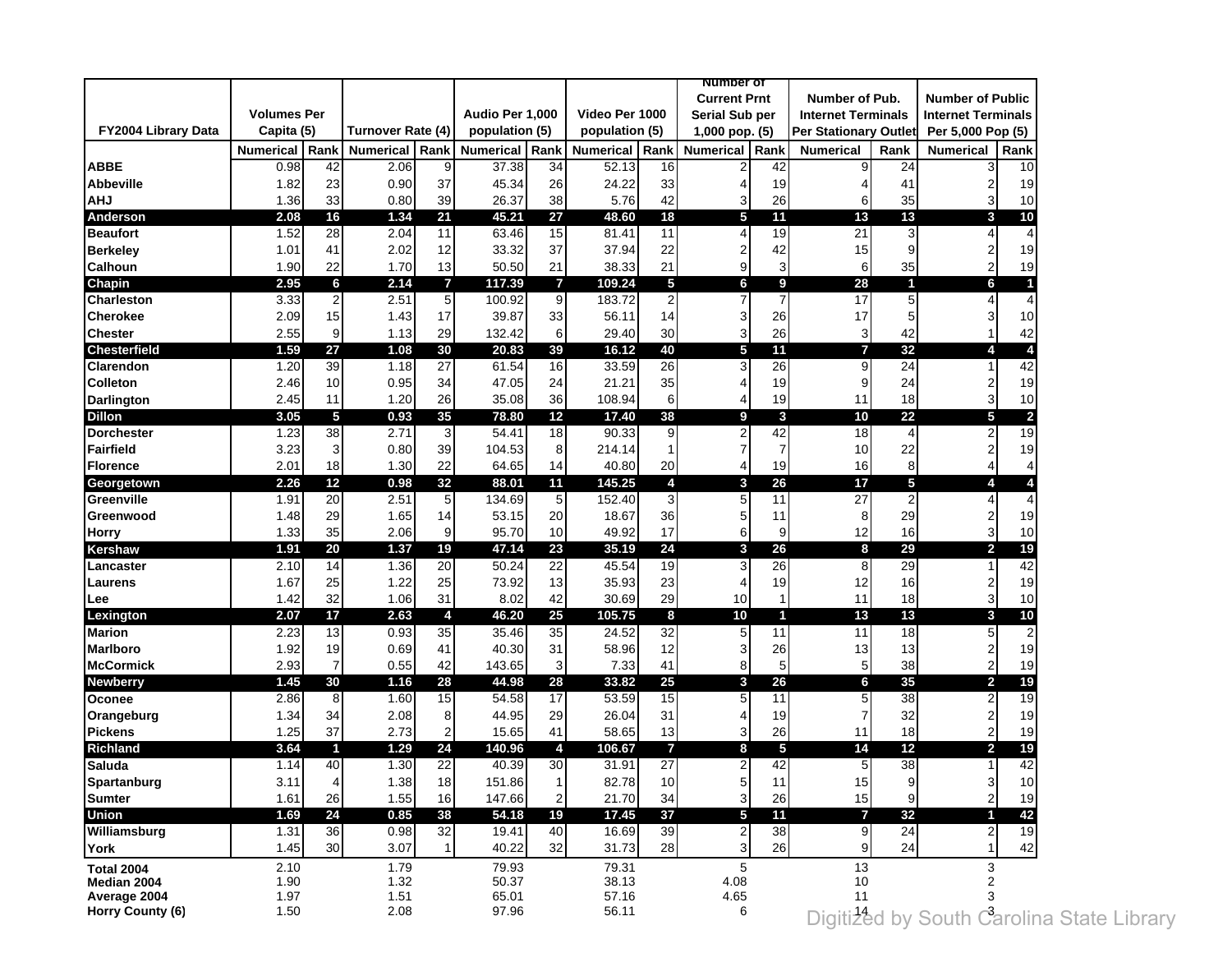| FY2004 Library Data | <b>Annual Internet</b><br><b>Users Per Capita</b><br>(5) |                 | Number of<br>Registered<br><b>Borrowers</b> |                | % Population<br>Registered |                  | % Registered<br><b>Users Juvenile</b> |          | <b>Library Visitors</b><br>Per Capita (5) |                | <b>Library Visitors</b><br><b>Per Service Hour</b> |                | <b>In-Library Uses</b><br>Per Capital (5) |                         | <b>In-Library Uses</b><br>Per Visitor    |                |
|---------------------|----------------------------------------------------------|-----------------|---------------------------------------------|----------------|----------------------------|------------------|---------------------------------------|----------|-------------------------------------------|----------------|----------------------------------------------------|----------------|-------------------------------------------|-------------------------|------------------------------------------|----------------|
|                     | <b>Numerical</b>                                         | Rank            | <b>Numerical</b>                            | Rank           | <b>Numerical</b>           | Rank             | <b>Numerical</b>                      | Rank     | <b>Numerical</b>                          | Rank           | <b>Numerical</b>                                   | Rank           | <b>Numerical</b>                          | Rank                    | <b>Numerical</b>                         | Rank           |
| <b>ABBE</b>         | 0.38                                                     | 27              | 52,077                                      | 13             | 24.70%                     | 39               | 26.55%                                | 27       | 2.16                                      | 26             | 21.69                                              | 19             | 1.07                                      | 14                      | 0.49                                     | 12             |
| <b>Abbeville</b>    | 0.23                                                     | 38              | 8,325                                       | 37             | 31.56%                     | 35               | 24.47%                                | 34       | 1.06                                      | 41             | 5.10                                               | 42             | 0.74                                      | 19                      | 0.70                                     | 5              |
| <b>AHJ</b>          | 0.35                                                     | 29              | 12,967                                      | 32             | 24.32%                     | 40               | 34.94%                                | 11       | 1.07                                      | 40             | 6.05                                               | 41             | <b>NR</b>                                 |                         | <b>NR</b>                                |                |
| Anderson            | 0.52                                                     | 24              | 51,621                                      | 14             | 30.10%                     | 37               | 26.64%                                | 26       | 2.05                                      | 28             | 14.28                                              | 31             | 0.61                                      | 23                      | 0.30                                     | 21             |
| <b>Beaufort</b>     | 0.58                                                     | 20              | 72,338                                      | 9              | 54.43%                     | 11               | 20.00%                                | 39       | 3.40                                      | 10             | 38.32                                              | 6              | 1.45                                      | 12                      | 0.43                                     | 15             |
| <b>Berkeley</b>     | 0.23                                                     | 38              | 70,563                                      | 10             | 48.18%                     | 16               | 26.85%                                | 25       | 1.83                                      | 34             | 24.34                                              | 16             | 0.59                                      | 24                      | 0.32                                     | 18             |
| <b>Calhoun</b>      | 0.24                                                     | 36              | 5,669                                       | 40             | 36.89%                     | 30               | 37.71%                                | 6        | 2.91                                      | 16             | 19.55                                              | 23             | 2.99                                      | 3                       | 1.03                                     | 4              |
| Chapin              | 5.77                                                     | $\mathbf{1}$    | 37,953                                      | 19             | 154.75%                    | 1                | 20.13%                                | 38       | 2.20                                      | 24             | 15.12                                              | 30             | <b>NR</b>                                 |                         | <b>NR</b>                                |                |
| Charleston          | 2.27                                                     | $5\phantom{.0}$ | 238,167                                     | $\overline{a}$ | 74.19%                     | 4                | 17.39%                                | 41       | 5.31                                      | $\mathbf{2}$   | 47.70                                              | 3              | 2.75                                      | 4                       | 0.52                                     | 9              |
| Cherokee            | 0.29                                                     | 33              | 22,900                                      | 24             | 42.76%                     | 24               | 29.91%                                | 19       | 1.85                                      | 33             | 16.66                                              | 26             | 0.95                                      | 15                      | 0.51                                     | 10             |
| <b>Chester</b>      | 0.39                                                     | 26              | 15,461                                      | 27             | 45.60%                     | 20               | 41.95%                                | 2        | 2.73                                      | 17             | 13.69                                              | 34             | 0.52                                      | 25                      | 0.19                                     | 26             |
| <b>Chesterfield</b> | 0.58                                                     | 20              | 15,254                                      | 28             | 35.27%                     | 31               | 32.29%                                | 17       | 1.72                                      | 37             | 8.52                                               | 39             | 0.35                                      | 28                      | 0.21                                     | 23             |
| Clarendon           | 0.32                                                     | 31              | 14,651                                      | 30             | 44.57%                     | 22               | 27.06%                                | 24       | 1.73                                      | 35             | 19.33                                              | 24             | 0.06                                      | 35                      | 0.03                                     | 35             |
| <b>Colleton</b>     | 0.34                                                     | 30              | 18,642                                      | 26             | 47.59%                     | 17               | 33.91%                                | 15       | 2.28                                      | 23             | 19.07                                              | 25             | 0.73                                      | 20                      | 0.32                                     | 18             |
| <b>Darlington</b>   | 0.68                                                     | 16              | 37,126                                      | 20             | 54.63%                     | 10               | 25.36%                                | 29       | 4.15                                      | 6              | 28.25                                              | 12             | 0.88                                      | 16                      | 0.21                                     | 23             |
| <b>Dillon</b>       | 0.68                                                     | 16              | 12,775                                      | 33             | 41.17%                     | 27               | 24.41%                                | 35       | 3.53                                      | 9              | 13.77                                              | 33             | 1.66                                      | 10                      | 0.47                                     | 13             |
| <b>Dorchester</b>   | 1.67                                                     | 6               | 55,884                                      | 11             | 53.65%                     | 12               | 37.09%                                |          | 2.62                                      | 19             | 37.12                                              | $\overline{7}$ | 1.84                                      | $\overline{7}$          | 0.70                                     | 5              |
| Fairfield           | 1.12                                                     | 8               | 15,247                                      | 29             | 63.96%                     | 5                | 41.41%                                |          | 2.32                                      | 21             | 13.98                                              | 32             | 3.02                                      | 2                       | 1.30                                     |                |
| <b>Florence</b>     | 0.20                                                     |                 | 75,528                                      | 8              | 58.85%                     | $\overline{7}$   |                                       |          | 1.72                                      | 36             | 15.50                                              | 29             | 0.30                                      | 31                      |                                          | 27             |
|                     | 0.86                                                     | 41<br>12        | 47,109                                      | 15             | 79.95%                     | 3                | 36.05%<br>26.10%                      | 10<br>28 | 4.12                                      | $\overline{7}$ | 27.02                                              | 13             | 0.69                                      | 22                      | 0.18<br>0.17                             | 29             |
| Georgetown          |                                                          |                 |                                             |                |                            |                  |                                       |          |                                           |                |                                                    |                |                                           |                         |                                          |                |
| Greenville          | 0.83                                                     | 14              | 216,379                                     | 3              | 54.73%                     | $\boldsymbol{9}$ | 19.82%                                | 40       | 4.07                                      | 8              | 41.54                                              | 5 <sup>1</sup> | 1.81                                      | 8                       | 0.45                                     | 14             |
| Greenwood           | 0.46                                                     | 25              | 40,054                                      | 17             | 59.34%                     | 6                | 25.03%                                | 30       | 3.05                                      | 14             | 21.01                                              | 20             | 1.63                                      | 11                      | 0.53                                     | 8              |
| Horry               | 1.09                                                     | 9               | 109,237                                     | 5 <sub>l</sub> | 51.83%                     | 14               | 25.00%                                | 31       | 2.67                                      | 18             | 23.91                                              | 17             | <b>NR</b>                                 |                         | <b>NR</b>                                |                |
| Kershaw             | 0.38                                                     | 27              | 22,011                                      | 25             | 40.40%                     | 28               | 28.94%                                | 21       | 3.18                                      | 13             | 25.81                                              | 15             | 0.41                                      | 27                      | 0.13                                     | 31             |
| Lancaster           | 0.28                                                     | 35              | 26,968                                      | 23             | 43.13%                     | 23               | 29.74%                                | 20       | 2.30                                      | 22             | 23.37                                              | 18             | 0.72                                      | 21                      | 0.31                                     | 20             |
| Laurens             | 0.55                                                     | 22              | 29,645                                      | 22             | 42.19%                     | 25               | 24.86%                                | 33       | 1.95                                      | 32             | 20.07                                              | 22             | 0.34                                      | 30                      | 0.17                                     | 29             |
| Lee                 | 1.09                                                     | 9               | 6,196                                       | 39             | 30.48%                     | 36               | 38.51%                                | 5        | 2.04                                      | 29             | 15.93                                              | 28             | 1.32                                      | 13                      | 0.65                                     | $\overline{7}$ |
| Lexington           | 0.93                                                     | 11              | 105,563                                     | 6              | 46.60%                     | 19               | 24.88%                                | 32       | 4.69                                      | $\mathbf{3}$   | 45.12                                              | 4              | 2.35                                      | 6                       | 0.50                                     | 11             |
| <b>Marion</b>       | 0.85                                                     | 13              | 11,182                                      | 35             | 31.85%                     | 34               | 47.68%                                |          | 1.95                                      | 31             | 11.26                                              | 37             | 2.42                                      | 5                       | 1.24                                     | 3              |
| <b>Marlboro</b>     | 0.22                                                     | 40              | 13,410                                      | 31             | 47.20%                     | 18               | 34.53%                                | 12       | 1.61                                      | 38             | 12.74                                              | 36             | 0.02                                      | 37                      | 0.01                                     | 38             |
| <b>McCormick</b>    | 0.66                                                     | 18              | 2,784                                       | 42             | 27.21%                     | 38               | 34.52%                                | 13       | 1.96                                      | 30             | 7.76                                               | 40             | 0.35                                      | 28                      | 0.18                                     | 27             |
| <b>Newberry</b>     | 0.55                                                     | 22              | 12,406                                      | 34             | 33.68%                     | 32               | 41.57%                                | 3        | 2.15                                      | 27             | 16.22                                              | 27             | 0.45                                      | 26                      | 0.21                                     | 23             |
| Oconee              | 0.29                                                     | 33              | 38,329                                      | 18             | 55.94%                     | 8                | 21.49%                                | 37       | 3.33                                      | 11             | 20.37                                              | 21             | 0.78                                      | 18                      | 0.23                                     | 22             |
| Orangeburg          | 1.32                                                     | $\overline{7}$  | 35,288                                      | 21             | 38.77%                     | 29               | 36.55%                                | 9        | 2.18                                      | 25             | 32.35                                              | 10             | 0.17                                      | 33                      | 0.08                                     | 33             |
| <b>Pickens</b>      | 0.31                                                     | 32              | 47,085                                      | 16             | 41.72%                     | 26               | <b>NR</b>                             |          | 2.98                                      | 15             | 28.26                                              | 11             | 0.29                                      | 32                      | 0.10                                     | 32             |
| <b>Richland</b>     | 3.38                                                     | 3               | 285,308                                     | $\blacksquare$ | 85.91%                     | $\overline{2}$   | 28.30%                                | 23       | 5.71                                      | $\mathbf{1}$   | 57.49                                              | $\blacksquare$ | 16.80                                     | $\overline{\mathbf{f}}$ | 2.94                                     |                |
| <b>Saluda</b>       | 0.24                                                     | 36              | 3,924                                       | 41             | 20.56%                     | 41               | 36.98%                                | 8        | 1.01                                      | 42             | 8.61                                               | 38             | 0.01                                      | 38                      | 0.01                                     | 38             |
| <b>Spartanburg</b>  | 2.36                                                     | 4               | 139,169                                     | 4              | 53.26%                     | 13               | 28.46%                                | 22       | 4.33                                      | $5 \mid$       | 34.47                                              | 8              | NR.                                       |                         | NR.                                      |                |
| <b>Sumter</b>       | 3.52                                                     | $\overline{2}$  | 52,547                                      | 12             | 49.59%                     | 15               | 30.78%                                | 18       | 2.46                                      | 20             | 32.76                                              | 9              | 0.88                                      | 16                      | 0.36                                     | 17             |
| <b>Union</b>        | 0.10                                                     | 42              | 9,563                                       | 36             | 32.86%                     | 33               | 32.76%                                | 16       | 1.24                                      | 39             | 12.81                                              | 35             | 0.10                                      | 34                      | 0.08                                     | 33             |
| Williamsburg        | 0.66                                                     | 18              | 6,760                                       | 38             | 18.77%                     | 42               | 34.48%                                | 14       | 3.23                                      | 12             | 26.53                                              | 14             | 0.03                                      | 36                      | 0.01                                     | 38             |
| York                | 0.70                                                     | 15              | 80,002                                      | $\overline{7}$ | 44.93%                     | 21               | 23.11%                                | 36       | 4.40                                      | 4              | 52.92                                              | $\overline{2}$ | 1.70                                      | 9                       | 0.39                                     | 16             |
| <b>Total 2004</b>   | 1.21                                                     |                 | 2,174,067                                   |                | 52.42%                     |                  | 25.58%                                |          | 3.42                                      |                | 30.22                                              |                | 2.36                                      |                         | 0.69                                     |                |
| Median 2004         | 0.57                                                     |                 | 32,467                                      |                | 44.75%                     |                  | 28.94%                                |          | 2.31                                      |                | 20.22                                              |                | 0.73                                      |                         | 0.32                                     |                |
| Average 2004        | 0.92                                                     |                 | 51,764                                      |                | 47.57%                     |                  | 30.20%                                |          | 2.70                                      |                | 23.25                                              |                | 1.38                                      |                         | 0.44                                     |                |
| Horry County (6)    | 1.58                                                     |                 | 147190                                      |                | 62.56%                     |                  | 23.74%                                |          | 2.62                                      |                |                                                    |                |                                           |                         | Dight2ed by South Carolina State Library |                |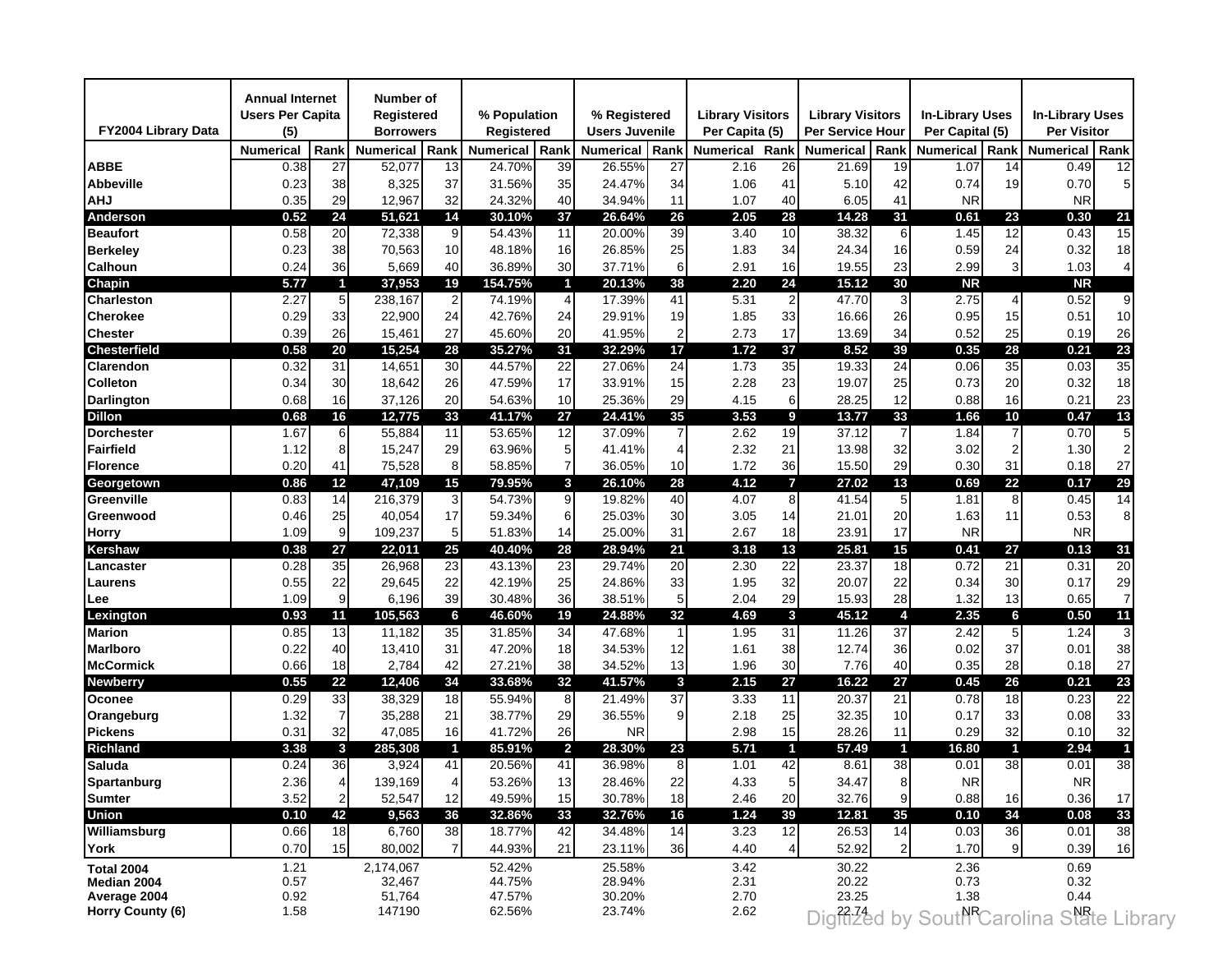| FY2004 Library Data | <b>Circulation Per</b><br>Capita (5) |                | <b>Circulation Per</b><br><b>Borrower</b> |                | <b>Circulation Per</b><br>FTE Staff (3) |                         | <b>Circulation Per</b><br><b>Hour of Service</b> |                | Juvenile<br><b>Circulation Per</b><br>Juvenile Borrower |                         | <b>ILL Items</b><br><b>Borrowed Per</b><br>$1,000$ pop. $(5)$ |                | <b>ILL Items Lent Per</b><br>1,000 Population<br>(5) |      |
|---------------------|--------------------------------------|----------------|-------------------------------------------|----------------|-----------------------------------------|-------------------------|--------------------------------------------------|----------------|---------------------------------------------------------|-------------------------|---------------------------------------------------------------|----------------|------------------------------------------------------|------|
|                     | <b>Numerical</b>                     | Rank           | <b>Numerical</b>                          | Rank           | <b>Numerical</b>                        | Rank                    | <b>Numerical</b>                                 | Rank           | <b>Numerical</b>                                        | Rank                    | <b>Numerical</b>                                              | Rank           | <b>Numerical</b>                                     | Rank |
| <b>ABBE</b>         | 2.90                                 | 24             | 11.74                                     | 3              | 12229.20                                | 15                      | 29.12                                            | 18             | 17.99                                                   | 5                       | 16.57                                                         | 10             |                                                      | 42   |
| <b>Abbeville</b>    | 1.83                                 | 35             | 5.80                                      | 27             | 12615.67                                | 13                      | 8.81                                             | 39             | 8.01                                                    | 23                      | 11.68                                                         | 14             | 6                                                    |      |
| <b>AHJ</b>          | 1.16                                 | 42             | 4.78                                      | 37             | 6235.41                                 | 41                      | 6.59                                             | 42             | 6.19                                                    | 31                      | 3.23                                                          | 34             | 0                                                    | 42   |
| Anderson            | 3.28                                 | 18             | 10.91                                     | $\overline{7}$ | 7238.65                                 | 38                      | 22.90                                            | 24             | 14.39                                                   | 8                       | 7.25                                                          | 22             | 11                                                   |      |
| <b>Beaufort</b>     | 3.94                                 | 11             | 7.25                                      | 21             | 8495.61                                 | 32                      | 44.42                                            | 9              | 14.24                                                   | 9                       | 19.26                                                         | 5 <sub>5</sub> | 3                                                    | 10   |
| <b>Berkeley</b>     | 2.23                                 | 30             | 4.63                                      | 38             | 8800.64                                 | 29                      | 29.70                                            | 17             | 7.66                                                    | 24                      | 3.00                                                          | 35             | 0                                                    | 42   |
| <b>Calhoun</b>      | 3.45                                 | 15             | 9.35                                      | 12             | 11394.84                                | 20                      | 23.16                                            | 23             | 9.14                                                    | 20                      | 5.01                                                          | 29             | $\overline{0}$                                       | 42   |
| Chapin              | 7.92                                 | $\mathbf{3}$   | 5.12                                      | 33             | 16189.75                                | 6                       | 54.33                                            | $\overline{7}$ | 12.56                                                   | 11                      | 40.57                                                         | $\mathbf{1}$   | 3                                                    | 10   |
| Charleston          | 8.37                                 | $\overline{2}$ | 11.29                                     | $\overline{4}$ | 11550.03                                | 19                      | 75.23                                            | 3              | 20.59                                                   | 4                       | 14.35                                                         | 12             | 5                                                    | 5    |
| <b>Cherokee</b>     | 3.42                                 | 17             | 8.01                                      | 16             | 13223.79                                | 12                      | 30.81                                            | 16             | 9.99                                                    | 18                      | 7.28                                                          | 21             | $\Omega$                                             | 42   |
| <b>Chester</b>      | 3.15                                 | 20             | 6.92                                      | 24             | 8419.53                                 | 33                      | 15.82                                            | 31             | 7.25                                                    | 26                      | 12.09                                                         | 13             | 0                                                    | 42   |
| <b>Chesterfield</b> | 1.77                                 | 37             | 5.03                                      | 34             | 8588.35                                 | 31                      | 8.78                                             | 40             | 5.36                                                    | 33                      | 33.71                                                         | $\overline{2}$ | 0                                                    | 42   |
| Clarendon           | 1.67                                 | 39             | 3.74                                      | 42             | 7884.46                                 | 36                      | 18.65                                            | 29             | 4.57                                                    | 35                      | 10.10                                                         | 17             | $\Omega$                                             | 42   |
| <b>Colleton</b>     | 2.73                                 | 28             | 5.75                                      | 28             | 9355.20                                 | 26                      | 22.89                                            | 25             | 7.64                                                    | 25                      | 17.36                                                         | 6              | $\Omega$                                             | 42   |
| <b>Darlington</b>   | 3.87                                 | 13             | 7.08                                      | 23             | 11648.20                                | 17                      | 26.31                                            | 19             | 10.28                                                   | 16                      | 7.17                                                          | 24             | $\Omega$                                             | 42   |
| <b>Dillon</b>       | 3.07                                 | 22             | 7.45                                      | 19             | 12150.32                                | 16                      | 11.96                                            | 37             | 11.65                                                   | 12                      | 17.31                                                         | $\overline{7}$ |                                                      | 12   |
| <b>Dorchester</b>   | 5.03                                 | 8              | 9.38                                      | 11             | 15509.88                                | $\overline{7}$          | 71.32                                            | $\overline{4}$ | 10.78                                                   | 14                      | 2.22                                                          | 38             | 0                                                    | 42   |
| Fairfield           | 3.43                                 | 16             | 5.37                                      | 32             | 11028.03                                | 22                      | 20.64                                            | 27             | 3.58                                                    | 41                      | 10.91                                                         | 16             | 0                                                    | 42   |
|                     |                                      |                | 4.88                                      | 36             | 6325.95                                 | 39                      | 25.84                                            | 20             | 4.21                                                    | 37                      | 6.80                                                          |                |                                                      | 6    |
| <b>Florence</b>     | 2.87<br>3.15                         | 26<br>20       | 3.95                                      | 40             | 8797.44                                 | 30                      | 20.69                                            | 26             | 3.63                                                    | 39                      | 9.03                                                          | 25<br>20       | 4                                                    | 42   |
| Georgetown          |                                      |                |                                           |                |                                         |                         |                                                  |                |                                                         |                         |                                                               |                | 0                                                    |      |
| Greenville          | 7.45                                 | $\overline{4}$ | 13.61                                     | $2 \mid$       | 18926.95                                | 1                       | 76.01                                            | $\overline{2}$ | 28.35                                                   | $\overline{2}$          | 17.30                                                         | 8              | 10                                                   |      |
| Greenwood           | 2.92                                 | 23             | 4.93                                      | 35             | 8180.80                                 | 35                      | 20.13                                            | 28             | 6.95                                                    | 27                      | 3.45                                                          | 33             | 4                                                    | 6    |
| Horry               | 3.91                                 | 12             | 7.55                                      | 17             | 17173.77                                | 4                       | 35.07                                            | 14             | 8.16                                                    | 22                      | 6.66                                                          | 26             | 4                                                    | 6    |
| Kershaw             | 2.89                                 | 25             | 7.16                                      | 22             | 9936.34                                 | 25                      | 23.49                                            | 22             | 10.12                                                   | 17                      | 4.86                                                          | 30             | 0                                                    | 42   |
| Lancaster           | 3.58                                 | 14             | 8.30                                      | 14             | 17353.41                                | 3                       | 36.33                                            | 13             | 10.92                                                   | 13                      | 1.94                                                          | 39             | $\overline{0}$                                       | 42   |
| Laurens             | 2.33                                 | 29             | 5.53                                      | 30             | 10572.19                                | 23                      | 24.02                                            | 21             | 6.71                                                    | 29                      | 5.99                                                          | 27             | 0                                                    | 42   |
| Lee                 | 1.68                                 | 38             | 5.50                                      | 31             | 9084.53                                 | 27                      | 13.10                                            | 35             | 6.32                                                    | 30                      | 2.71                                                          | 36             | 0                                                    | 42   |
| Lexington           | 6.96                                 | 5              | 14.94                                     | $\mathbf 1$    | 17383.48                                | $\overline{\mathbf{2}}$ | 66.97                                            | 5              | 29.30                                                   | $\overline{\mathbf{1}}$ | 16.07                                                         | 11             | 0                                                    | 42   |
| <b>Marion</b>       | 2.14                                 | 31             | 6.73                                      | 25             | 6325.65                                 | 40                      | 12.36                                            | 36             | 5.08                                                    | 34                      | 23.55                                                         | 3 <sup>1</sup> | $\overline{0}$                                       | 42   |
| <b>Marlboro</b>     | 1.79                                 | 36             | 3.79                                      | 41             | 9030.20                                 | 28                      | 14.17                                            | 34             | 4.28                                                    | 36                      | 0.99                                                          | 42             | 0                                                    | 42   |
| <b>McCormick</b>    | 2.04                                 | 32             | 7.48                                      | 18             | 8335.20                                 | 34                      | 8.07                                             | 41             | 3.61                                                    | 40                      | 4.20                                                          | 32             | 0                                                    | 42   |
| <b>Newberry</b>     | 1.98                                 | 34             | 5.88                                      | 26             | 10412.29                                | 24                      | 14.91                                            | 33             | 6.94                                                    | 28                      | 11.37                                                         | 15             | 0                                                    | 42   |
| Oconee              | 5.13                                 |                | 9.18                                      | 13             | 15331.73                                | 8                       | 31.38                                            | 15             | 14.44                                                   | 7                       | 19.91                                                         | $\overline{4}$ | 0                                                    | 42   |
| Orangeburg          | 3.21                                 | 19             | 8.27                                      | 15             | 14865.22                                | 9                       | 47.69                                            | 8              | 10.60                                                   | 15                      | 9.05                                                          | 19             | 0                                                    | 42   |
| <b>Pickens</b>      | 4.00                                 | 10             | 9.58                                      | 10             | 14152.81                                | 10                      | 37.88                                            | 11             | <b>NR</b>                                               |                         | 1.67                                                          | 41             | 0                                                    | 42   |
| Richland            | 9.42                                 | и              | 10.96                                     | 6              | 13595.22                                | 11                      | 94.82                                            | $\mathbf{1}$   | 14.94                                                   | 6                       | 2.50                                                          | 37             | 4                                                    | 6    |
| <b>Saluda</b>       | 2.02                                 | 33             | 9.83                                      | 9 <sub>l</sub> | 11619.58                                | 18                      | 17.25                                            | 30             | 9.95                                                    | 19                      | 16.66                                                         | 9              | $\overline{0}$                                       | 42   |
| <b>Spartanburg</b>  | 5.52                                 | 6              | 10.37                                     | 8              | 11365.76                                | 21                      | 43.93                                            | 10             | 13.56                                                   | 10                      | 5.34                                                          | 28             | 8                                                    |      |
| <b>Sumter</b>       | 2.83                                 | 27             | 5.70                                      | 29             | 12537.35                                | 14                      | 37.63                                            | 12             | 5.46                                                    | 32                      | 7.25                                                          | 22             | $\overline{0}$                                       | 42   |
| <b>Union</b>        | 1.51                                 | 40             | 4.58                                      | 39             | 7307.67                                 | 37                      | 15.62                                            | 32             | 3.93                                                    | 38                      | 1.86                                                          | 40             | 0                                                    | 42   |
| Williamsburg        | 1.40                                 | 41             | 7.44                                      | 20             | 5860.26                                 | 42                      | 11.48                                            | $38\,$         | 8.24                                                    | 21                      | 4.61                                                          | 31             | 0                                                    | 42   |
| York                | 5.02                                 | 9              | 11.18                                     | 5 <sub>l</sub> | 16747.96                                | 5                       | 60.47                                            | 6              | 21.26                                                   | 3                       | 9.56                                                          | 18             | 0                                                    | 42   |
| <b>Total 2004</b>   | 4.93                                 |                | 9.41                                      |                | 12665.85                                |                         | 43.64                                            |                | 13.96                                                   |                         | 10.12                                                         |                | 3                                                    |      |
| Median 2004         | 3.11                                 |                | 7.20                                      |                | 11196.90                                |                         | 23.75                                            |                | 8.24                                                    |                         |                                                               |                |                                                      |      |
| Average 2004        | 3.55                                 |                | 7.54                                      |                | 11280.46                                |                         | 31.21                                            |                | 10.22                                                   |                         | 10                                                            |                |                                                      |      |
| Horry County (6)    | 4.33                                 |                | 6.92                                      |                | 16976.97                                |                         | 37.62                                            |                | 9.12                                                    |                         |                                                               |                | Digitized by South Carolina State Library            |      |